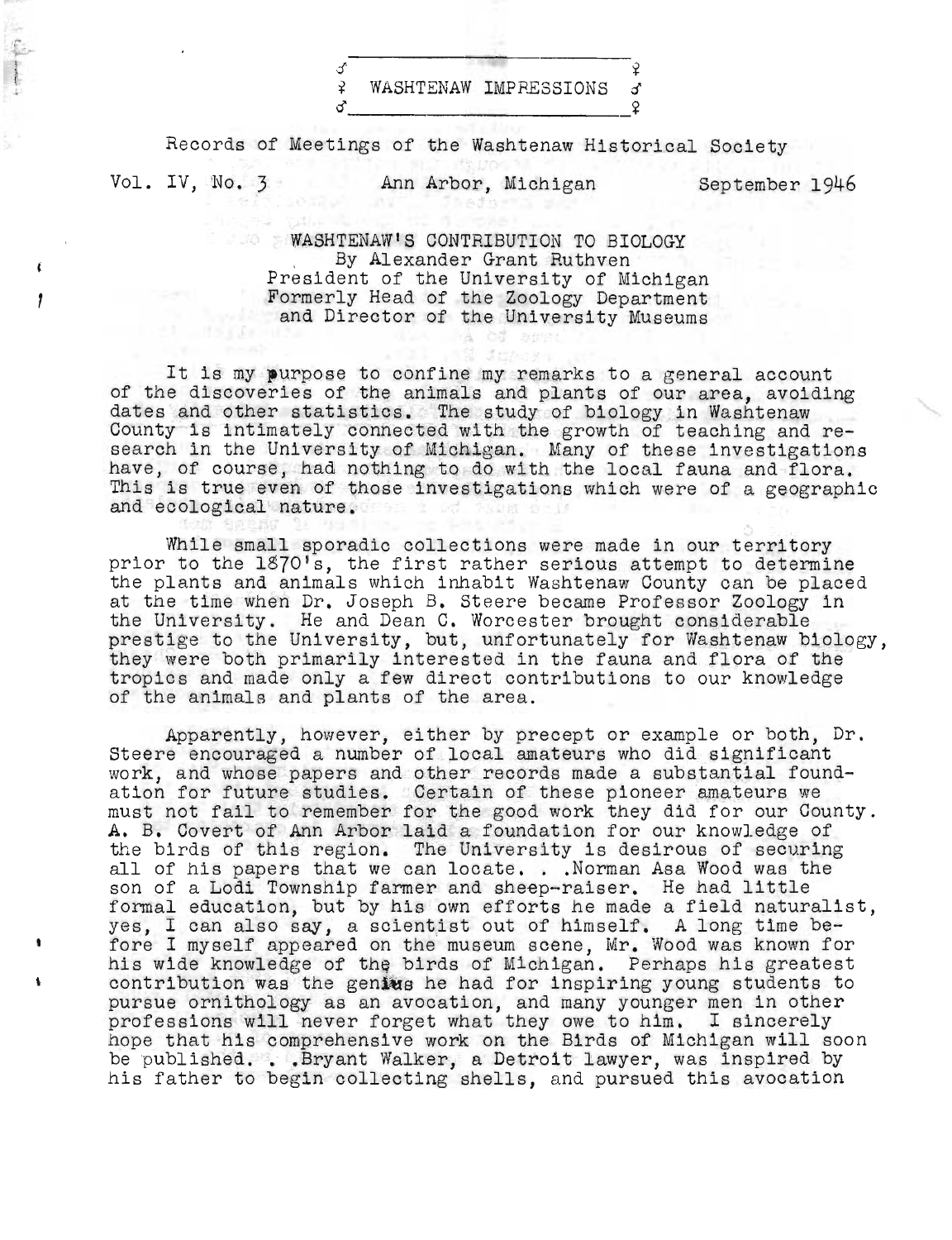throughout a long life. His routine used to allow the practice of law from early morning until about 4:30 in the afternoon, and the study of shells from then on through the entire evening, and all his summer vacations were devoted to the study. As a result of this devotion, he became one of the greatest living authorities in his field. . . Charles Davis was a teacher in the Botany Department, but ield. . .Charles Davis was a teacher in the Botany Department, but<br>ll of his spare time was spent in the field seeking out new knowledge ull of his spare time was spen<br>if the plants of this region.

 $\,$ 

During the period following Dr. Steere's tenure, the great empuring the period following br. Steere's tenure, the great<br>hasis in zoology and botany was on morphology, embryology, and hasis in zoology and botany was on morphology, embryology, and<br>hysiology. When I first came to Ann Arbor, no naturalists in the physiology. When I first came to Ann Arbor, no naturalists in the general sense of the term, except Mr. Davis and Mr. Wood, were to be found on the staff of the University. Fortunately this did not discourage the amateurs, and to the little group that I have mentioned were presently added such men as the following: one butterfly enthusiast, the late W. W. Newcomb, of Ann Arbor; and four bird students: A. D. Tinker of Ann Arbor; Alexander Blaine, distinguished ents: A. D. rinker of Ann Arbor; Alexander Blaine, distinguished;<br>Wetroit surgeon: Bradshaw H. Swales, who later removed to Maryland: etroit surgeon; bradshaw H. Swales, who later removed to Maryland<br>Ind the late Jesse Ricks, president of a large industrial company and the late Jesse Ricks, president of a large industrial company<br>until his recent death. Also must be remembered the many students who went out into the field with one or another of these men day after day and made collections, but whose names we do not have because they did not publish. ੀ ਡਮਾਂ ਤੋ i ard I La Marie L

In the early days when Frederick C. Newcomb and Jacob Reighard were heads of the departments of Botany and Zoology, there was considerable discussion about the importance of field work vs systematic studies. These discussions became less strenuous after Dr. Charles tudies. These discussions became less strenuous after Dr. Charles<br>, Adams, a pioneer in the field of ecology, joined the staff of the ). Adams, a pioneer in the field of ecology, joined the staff of th<br>epartment of Zoology, and Dr. Transeau and later Dr. Gleason came epartment of Zoology, and Dr. Transeau and later Dr. Gleason came<br>o the Department of Botany. Dr. Adams' vigor and keen interest in o the bepartment of botany. Dr. Adams: vigor and keen interest in<br>cology and field work gave great encouragement to the amateurs and to students who anticipated careers in field biology, and considerable impetus to the study of local animals and plants. His work was supplemented by that of Dr. Kauffman in mycology, whose extraordinary energy and zeal led some of us to maintain that he had rainary energy and zeal led some of us to maintain that he had.<br>very unemployed man, woman, and child engaged in searching the very unemployed man, woman, and child engaged in searchi<br>Ounty for mushrooms for his collections or his skillet.

Slowly our information on the wild life of the County grew, until at the present time we have a fairly good knowledge of the species and their distribution. I regret to say that, with the in-<br>crease of interest in native forms taken by members of the University staff and the staff of the Michigan State Norman College at Ypsilanti, the amateurs have quite largely disappeared from the scene. In my opinion this is most unfortunate, since there is still much to be learned of the ecology and habits of our local species of plants e learned of the ecology and habits of our local species of plants<br>.nd animals. It is to be regretted also that some of our professionnd animals. It is to be regretted also that some of our profession<br>I taxonomists are failing now to take what should be the next step al taxonomists are failing now to take what should be the next step<br>in the study of local forms, that is, experimental work to determine the factors involved in local habitat distribution.

2